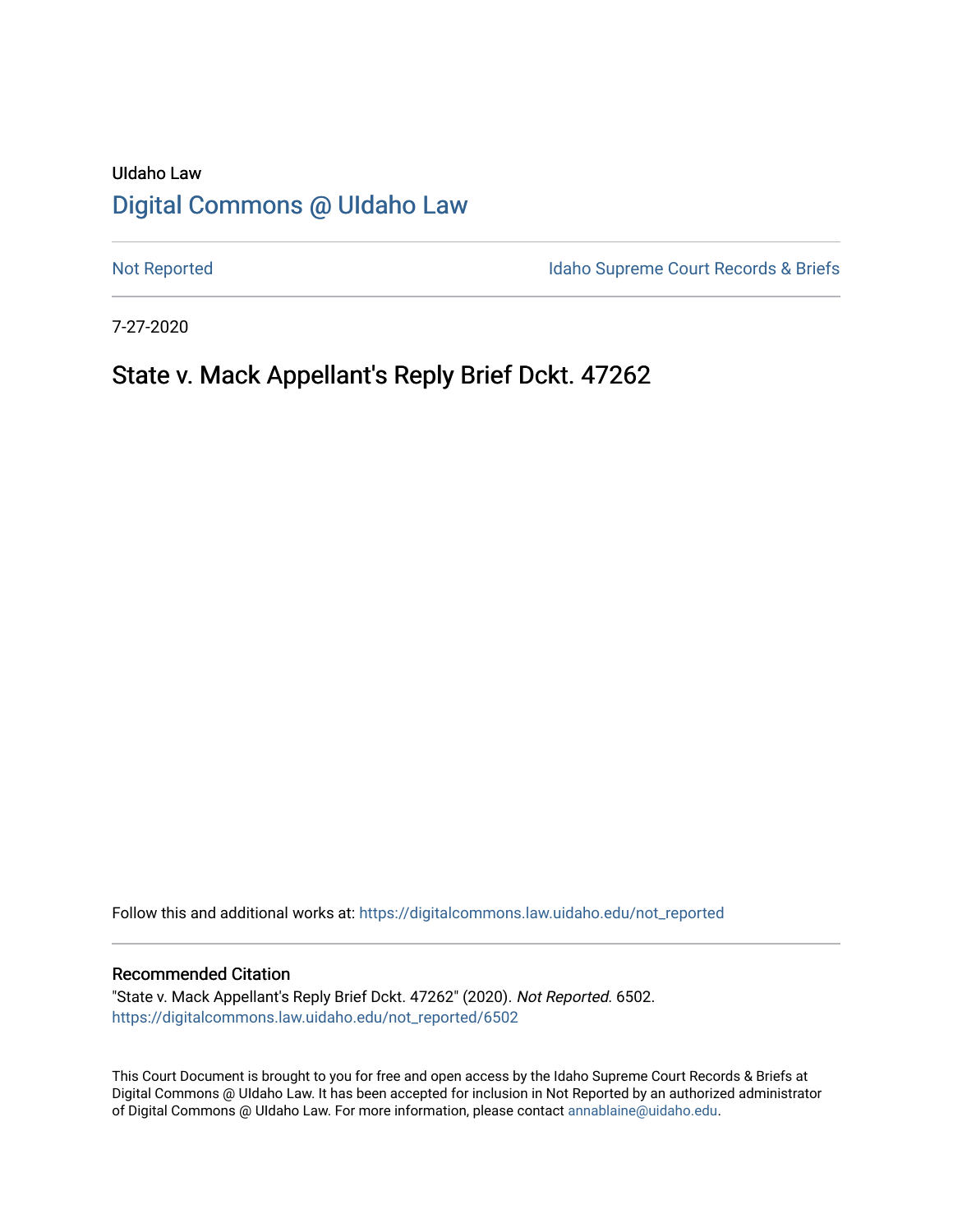Electronically Filed 7/27/2020 12:12 PM Idaho Supreme Court Melanie Gagnepain, Clerk of the Court By: Brad Thies, Deputy Clerk

#### IN THE SUPREME COURT OF THE STATE OF IDAHO

)

)

)

)

STATE OF IDAHO,

Plaintiff-Respondent, (a)

 $\mathbf{v.}$  )

MALCOLM CORNELIUS MACK, )

Defendant-Appellant.

NO. 47262-2019

CANYON COUNTY NO. CR14-18-13017

REPLY BRIEF

#### REPLY BRIEF OF APPELLANT

## APPEAL FROM THE DISTRICT COURT OF THE THIRD JUDICIAL DISTRICT OF THE STATE OF IDAHO, IN AND FOR THE COUNTY OF CANYON

## HONORABLE CHRISTOPHER S. NYE District Judge

ERIC D. FREDERICKSEN State Appellate Public Defender I.S.B. #6555

KIMBERLY A. COSTER Deputy State Appellate Public Defender I.S.B. #4115 322 E. Front Street, Suite 570 Boise, Idaho 83702 Phone:(208)334-2712 Fax: (208) 334-2985 E-mail: documents@sapd.state.id.us

**ATTORNEYS FOR DEFENDANT-APPELLANT**  **KENNETH K. JORGENSEN**  Deputy Attorney General Criminal Law Division P.O. Box 83720 Boise, Idaho 83720-0010 (208) 334-4534

ATTORNEY FOR PLAINTIFF-RESPONDENT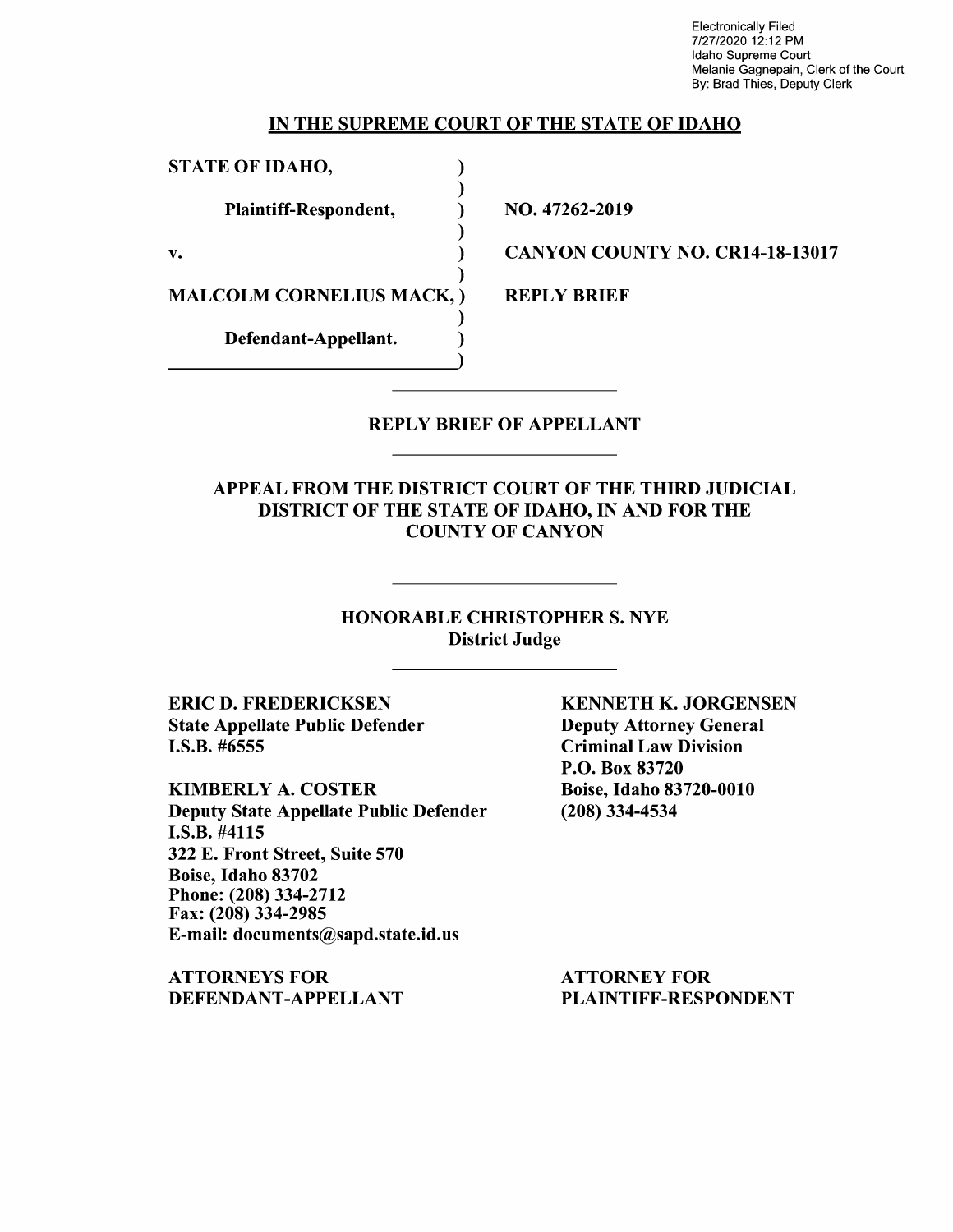# **TABLE OF CONTENTS**

| Statement of the Facts and                                                                                                                               |
|----------------------------------------------------------------------------------------------------------------------------------------------------------|
|                                                                                                                                                          |
|                                                                                                                                                          |
| The District Court Erred When It Denied Mr. Mack's Motion To Suppress3                                                                                   |
| A. Mr. Mack's Argument That The Officer's Unrelated Questioning<br>Unlawfully Prolonged The Traffic Stop Is Properly Before This                         |
| B. The District Court Erred In Failing To Find That The Officer Prolonged<br>The Traffic Stop By Questioning The Driver About Transporting<br>Contraband |
| C. The State's Remaining Arguments Are Unremarkable And Mr. Mack<br>Refers This Court To His Appellant's Brief As His Arguments In<br>Reply              |
|                                                                                                                                                          |
|                                                                                                                                                          |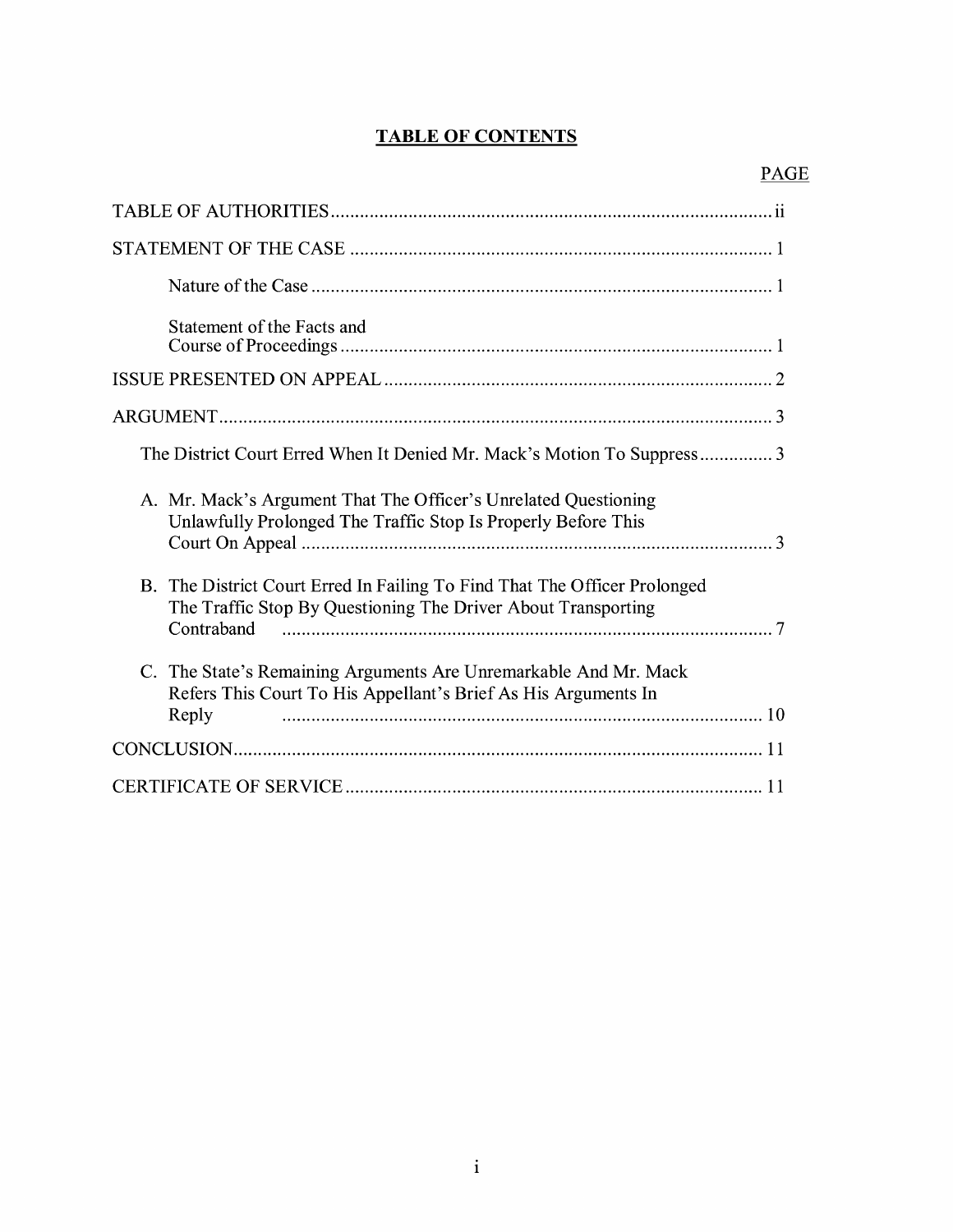## **TABLE OF AUTHORITIES**

## Cases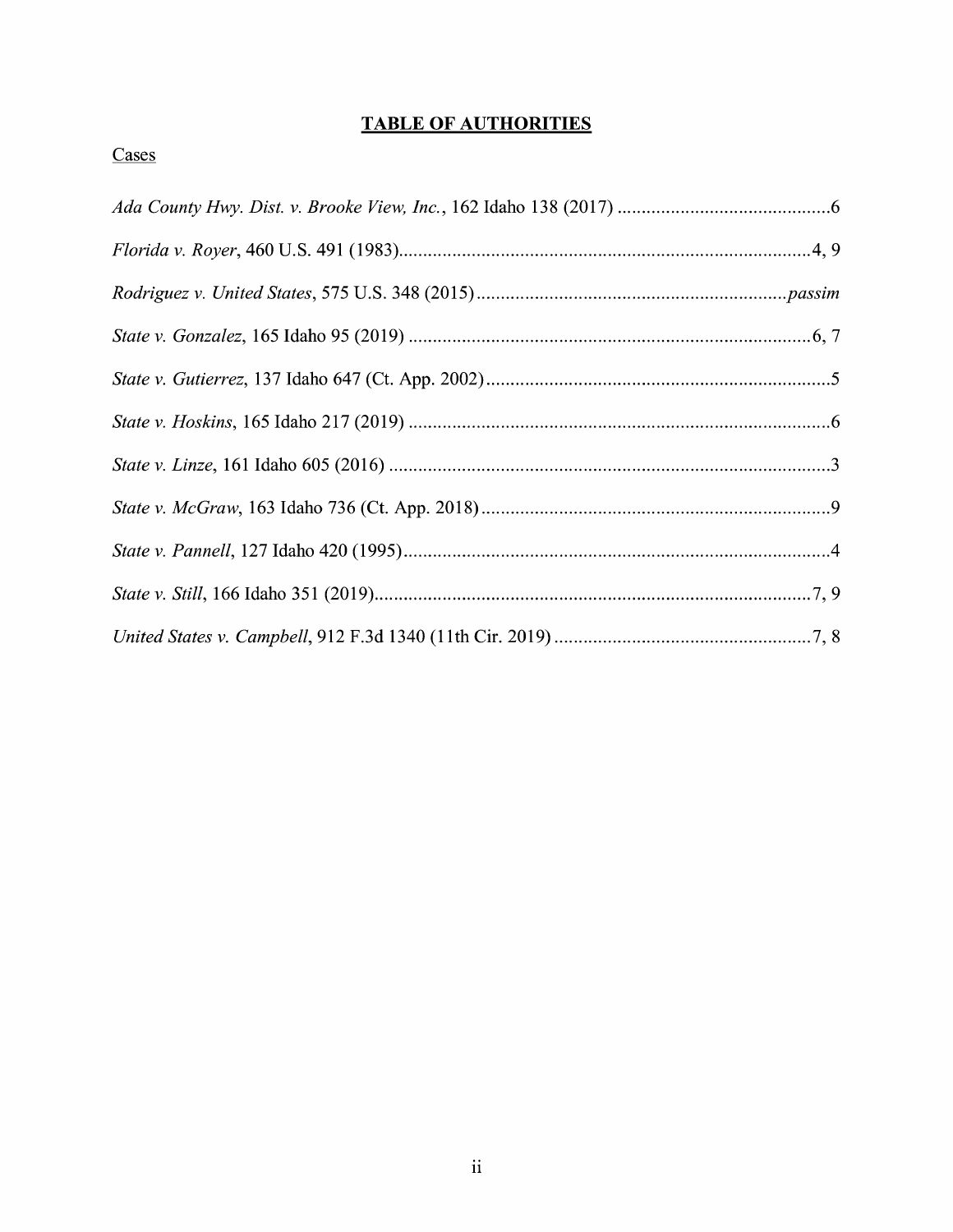#### STATEMENT OF THE CASE

#### Nature of the Case

Malcolm Cornelius Mack appeals from the district court's order denying his motion to suppress evidence discovered during a traffic stop. Mr. Mack claims the officer violated his Fourth Amendment rights by unlawfully prolonging the stop, first by making inquiries about drug trafficking activity, and then later, by conducting a dog sniff. The evidence should have been suppressed and the district court's order should be reversed.

This Reply Brief is necessary to address the initial State's claims regarding Mr. Mack's argument that the stop was unlawfully prolonged while the officer was questioning the driver about transporting drugs, and to demonstrate that Mr. Mack's argument is properly before this Court for review, and that the officer's conduct violated Mr. Mack's Fourth Amendment rights. Because the State's remaining claims are unremarkable, Mr. Mack respectfully refers this Court to his Appellant's Brief as his response.

#### Statement of the Facts and Course of Proceedings

The statement of the facts and course of proceedings were previously articulated in Mr. Mack's Appellant's Brief, and will not be repeated here.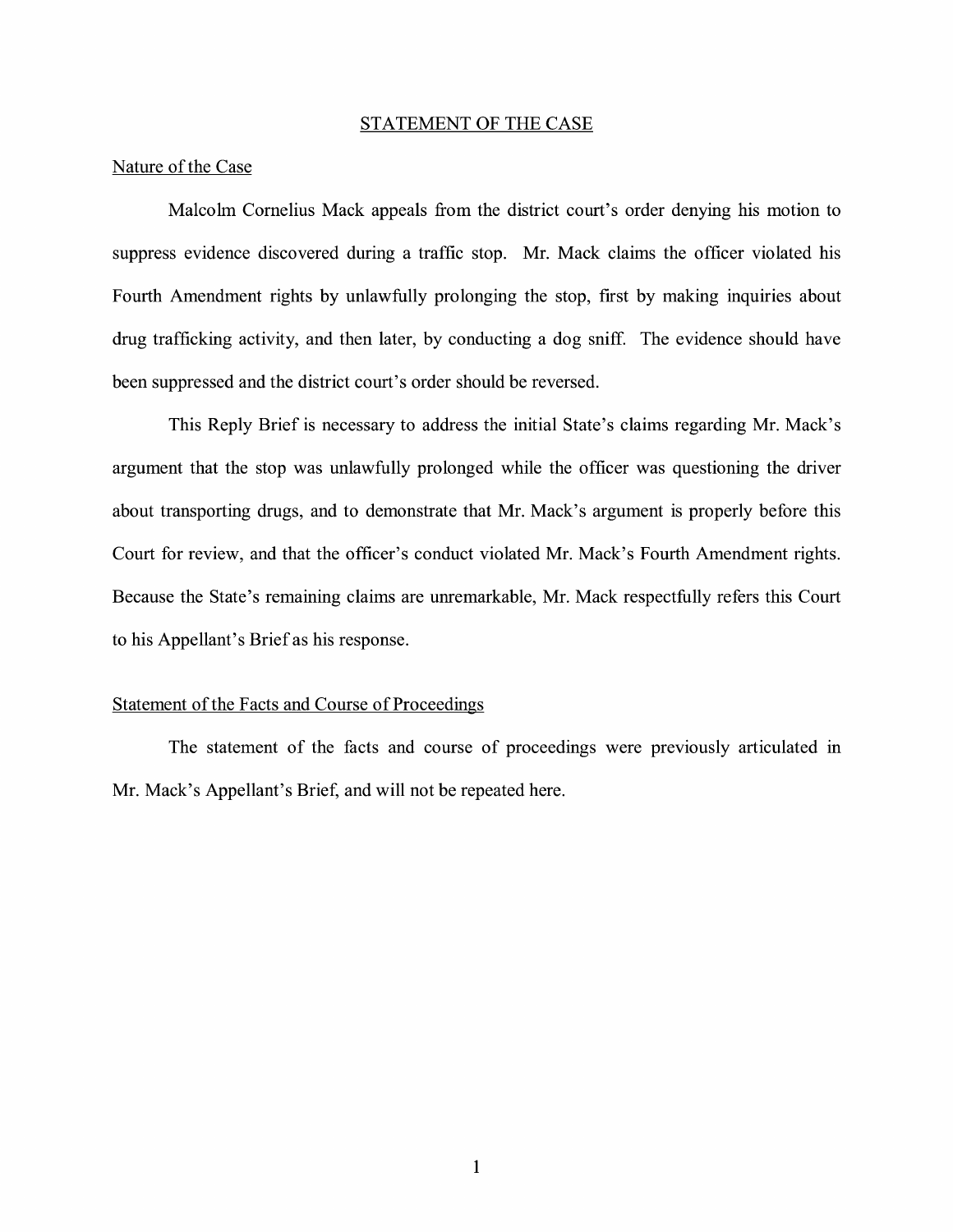# ISSUE

Did the district court err when it denied Mr. Mack's motion to suppress?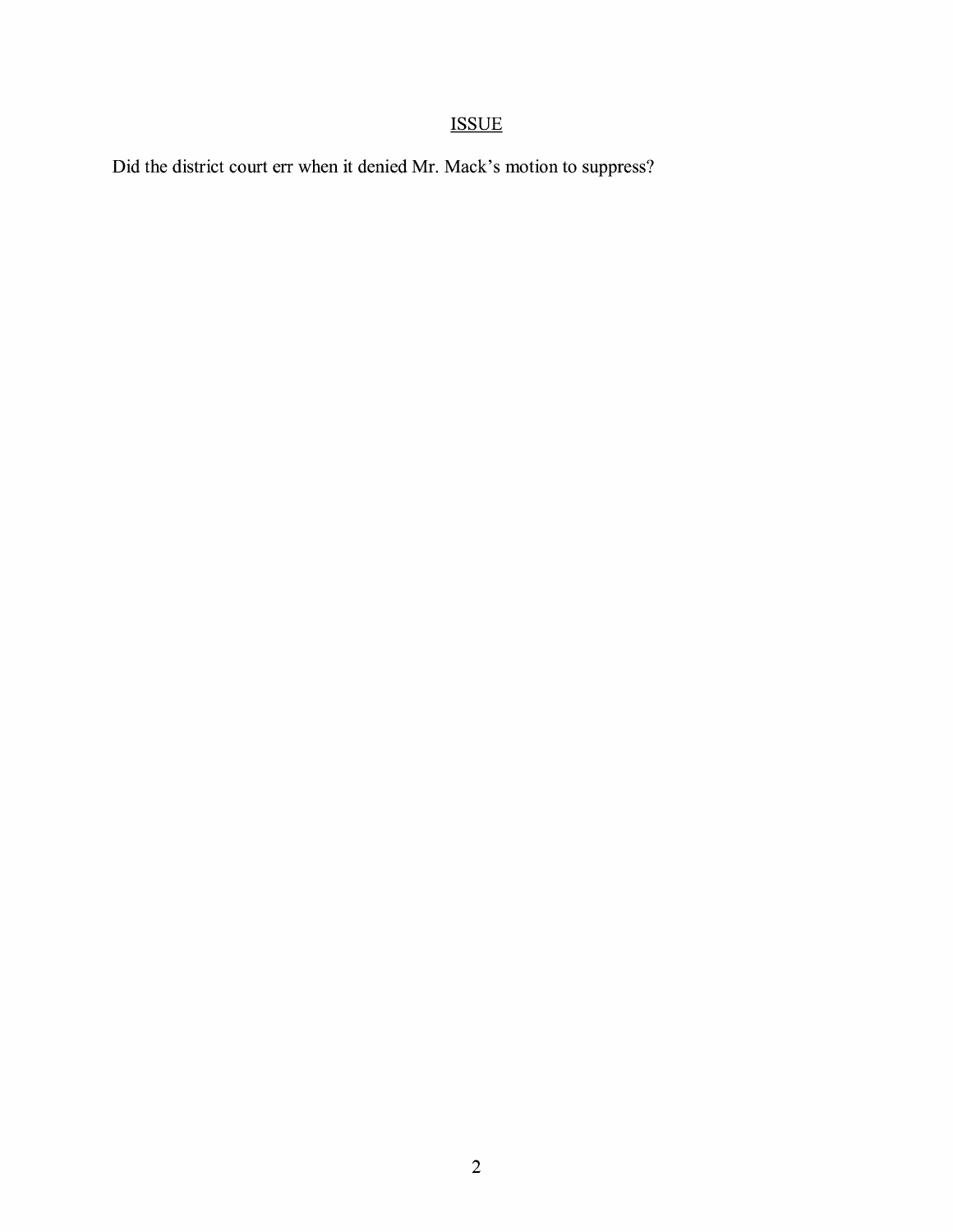#### ARGUMENT

#### The District Court Erred When It Denied Mr. Mack's Motion To Suppress

## A. Mr. Mack's Argument That The Officer's Unrelated Questioning Unlawfully Prolonged The Traffic Stop Is Properly Before This Court On Appeal

In this appeal, Mr. Mack asserts, as he did in the district court, that Officer Cottrell violated his Fourth Amendment rights by prolonging the traffic stop to conduct inquiries unrelated to the mission of the traffic stop; specifically, (a) by questioning the driver about possible drug trafficking activities, and (b) by conducting a dog sniff (Appellant's Brief, pp.8- 25.)

With regard to his argument (a), Mr. Mack claims that the district court erred in failing to find that the officer prolonged the traffic stop by asking questions about the transportation contraband, instead of pursuing the traffic tasks related to the investigation of the traffic stop, in violation of his Fourth Amendment rights, under the controlling precedent of *Rodriguez v. United States,* 575 U.S. 348 (2015), and *State v. Linze,* 161 Idaho 605 (2016), *(See* Appellant's Brief, pp.12-14.) Specifically, he argues that the State's uncontested evidence shows that the officer had detoured from his traffic mission when, *after* obtaining the driver's license, insurance document, and the vehicle's current registration, the officer began an additional line of questioning, wholly unrelated to the traffic infractions for which the vehicle had been stopped. (Appellant's Brief, pp.12-14.)

The State has argues that Mr. Mack's argument is not preserved. (Respondent's Br., p.10.) The State claims Mr. Mack never asserted, in the district court, that the traffic stop was extended by the officer's unrelated questioning, only that the dog sniff extended the stop. (Respondent's Br., p.10.) The State's preservation argument fails for several reasons. First, as a threshold matter, the State's argument misapprehends the parties' respective burdens on this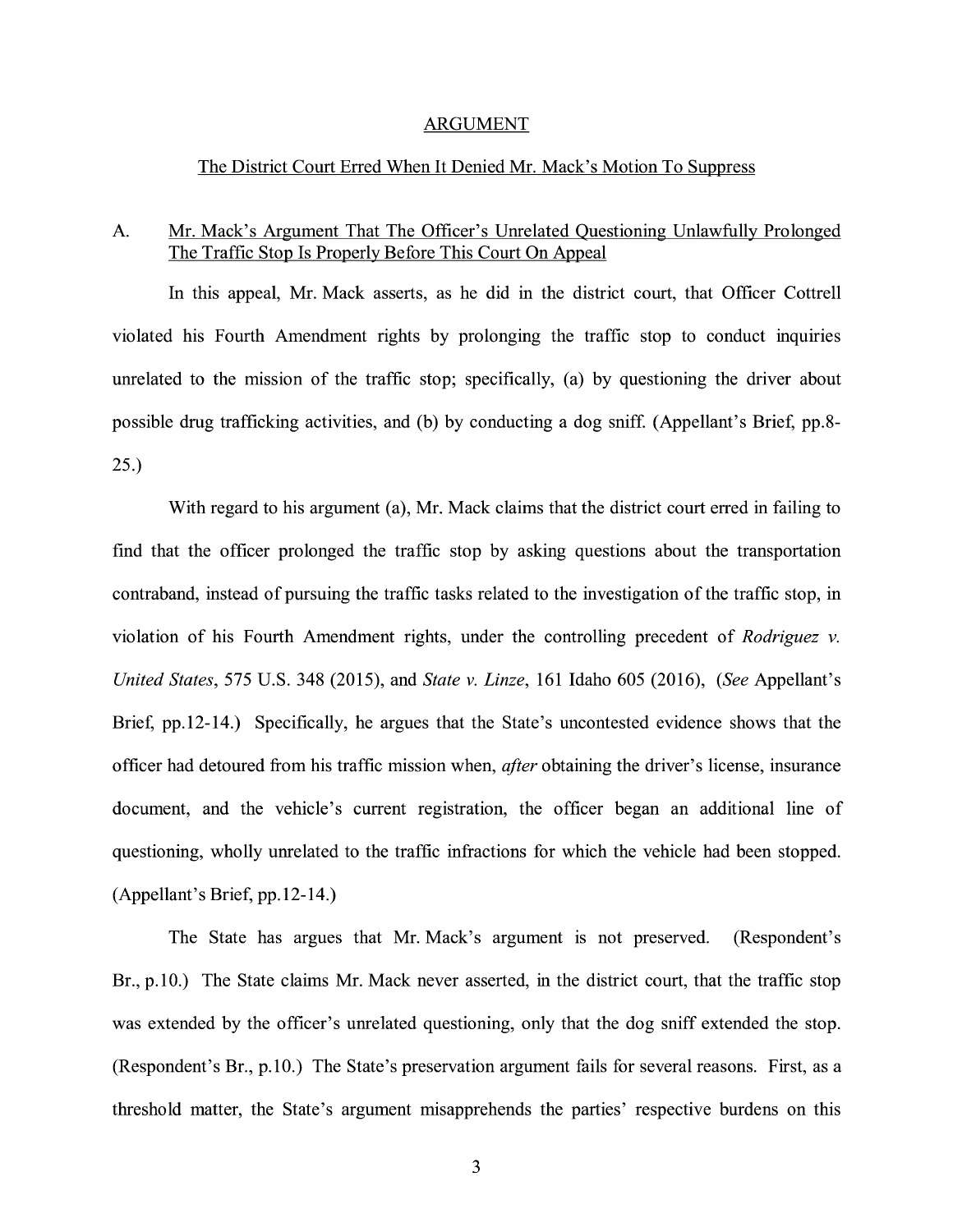suppression motion where a defendant challenges the legality of his warrantless seizure by the police. As the State properly conceded below, Mr. Mack was "seized," and that the burden therefore shifted to the State to justify the seizure under an exception to warrant requirement. (R., p.97.) As noted in the Appellant's Brief, at page 11: "Importantly, in addressing a defendant's claim that his detention was unlawfully prolonged, "[t]he burden is on the State to demonstrate that the seizure it seeks to justify was sufficiently limited both in scope, *and duration." Florida v. Royer,* 460 U.S. 491, 500 (1983) (emphasis added); *accord State v. Pannell,* 127 Idaho 420, 423 (1995). That burden never shifted to Mr. Mack, and thus, Mr. Mack did not have a burden in the district court to argue or demonstrate how or why his seizure was unlawfully prolonged. *Royer,* 460 U.S. at 500; *Pannell,* 127 Idaho at 423. The opposite was true: the burden was on *the State* to argue and prove that the officer *did not*  unlawfully extend traffic stop. *Rodriguez v. United States,* 575 U.S. 348, 353 (2015).

Second, the State wrongly asserts that Mr. Mack's motion to suppress was "framed, argued, and analyzed" as being about the constitutionality of the dog sniff, only. (Respondent's Br., p.10.) Certainly, that was *one* of the ways in which this stop was extended, and *one* of the arguments Mr. Mack had made below. *(See* R., pp.75-77.) However, Mr. Mack's position on the "unlawful extension" issue was in no way limited to the time added by the dog sniff. On the contrary, his Affidavit, his Brief in Support of Motion, and his cross-examination of Officer Cottrell at the hearing, encompass the position that Officer Cottrell had extended the traffic stop by asking questions that were not related to the pursuit of the traffic stop; his position was never limited to an extension only by virtue of the dog sniff. *(See* R., pp.61-87; Tr., p.38, L.16 - p.39, L.39, L.19.) For example, in his Affidavit, Mr. Mack alleges Officer Cottrell abandoned his traffic mission by asking questions, e.g., "Instead of checking to see if [the driver] had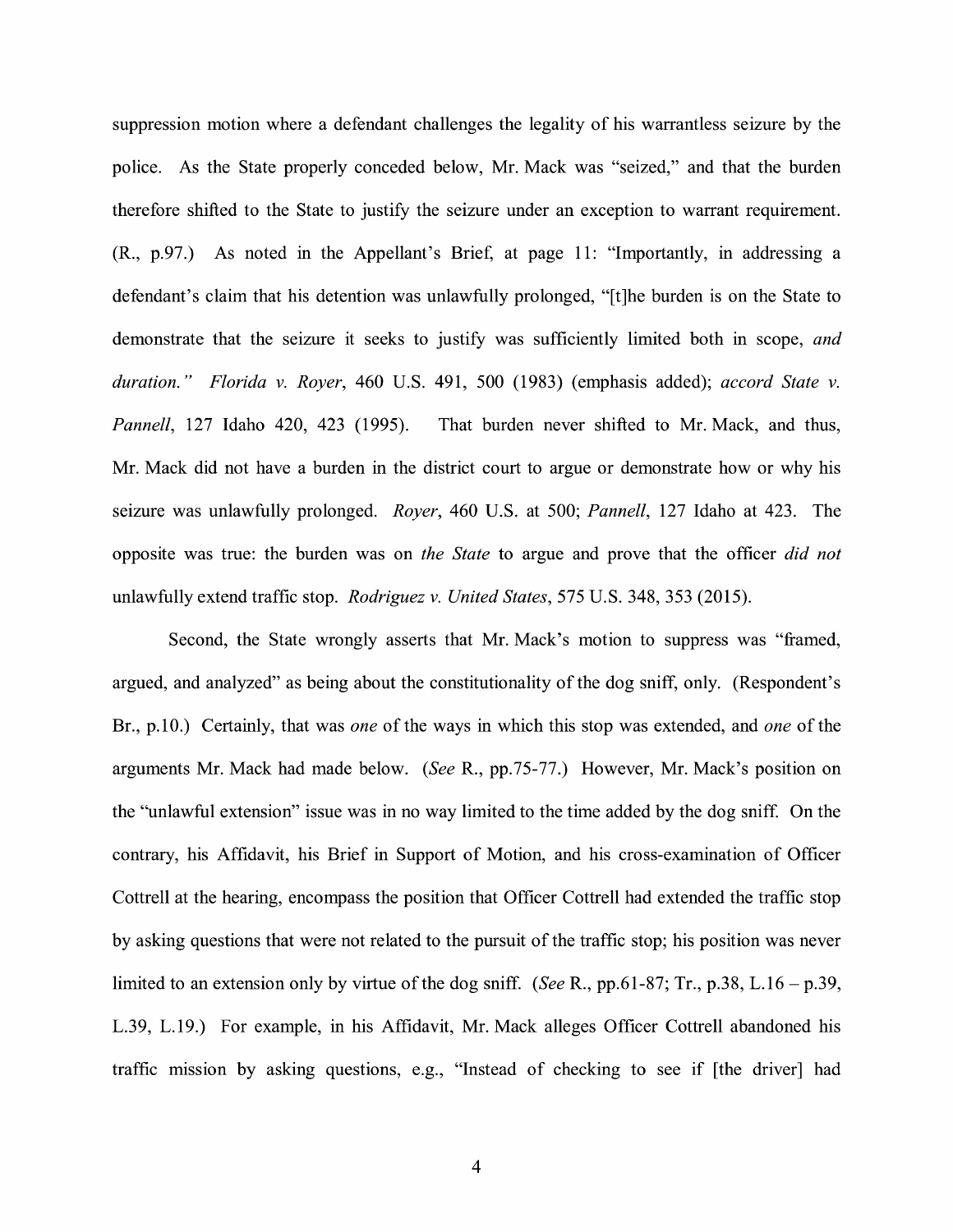outstanding warrants, Officer Cottrell continued to make small talk with me," and "Officer Cottrell abandoned the reasons for the stop" and "extended the stop unnecessarily," rather than pursuing the traffic stop's purposes of issuing the traffic citation or verifying identities." (R., pp.61-64.) Additionally, in his Brief in Support of Motion to Suppress, Mr. Mack sets forth the salient facts, including the fact that after the driver had produced the requested information, Officer Cottrell continued to question him, asking "whether anyone had asked them to transport anything across state lines," and "if there was anything in the trunk which [the officer] needed to be concerned about," and then told the driver he had "a drug detection dog in the patrol car." (R., pp.66, 69.) The Brief in Support also set forth argument and authority detailing *how* and *why* unrelated questioning, including questions about drugs, "cannot be justified as part of the traffic stop," and quoted extensively from *State v. Gutierrez,* 137 Idaho 647 (Ct. App. 2002). (R., pp.72-75.) Notably, the traffic stop in *Guitierrez* was unlawfully extended as the result of officer questioning; *Guitierrez* did *not* involve a dog sniff. *Gutierrez,* 137 Idaho at 647-53.

Mr. Mack's position further evolved at the evidentiary hearing, as his counsel crossexamined Officer Cottrell, making it clear that Mr. Mack was pursuing the fact that the officer had begun questioning the driver about criminal activities during the traffic stop. (Tr., p.38, Ls.17-23.) Specifically, counsel examined Officer Cottrell about asking the driver whether there was "anything in the car that's illegal or anything that you should be worried about – those types of questions ... that was the point where you began your drug investigation," and counsel elicited the following testimony from the officer:

At that point, I'm addressing the original reasons for the stop *and then I'm asking questions pertinent to the multiple vent clip air fresheners,* yeah. So yep, *I'm starting to ask him questions relative to anything criminal .* ... "

(Tr., p.39, Ls.2-6 (emphasis added).)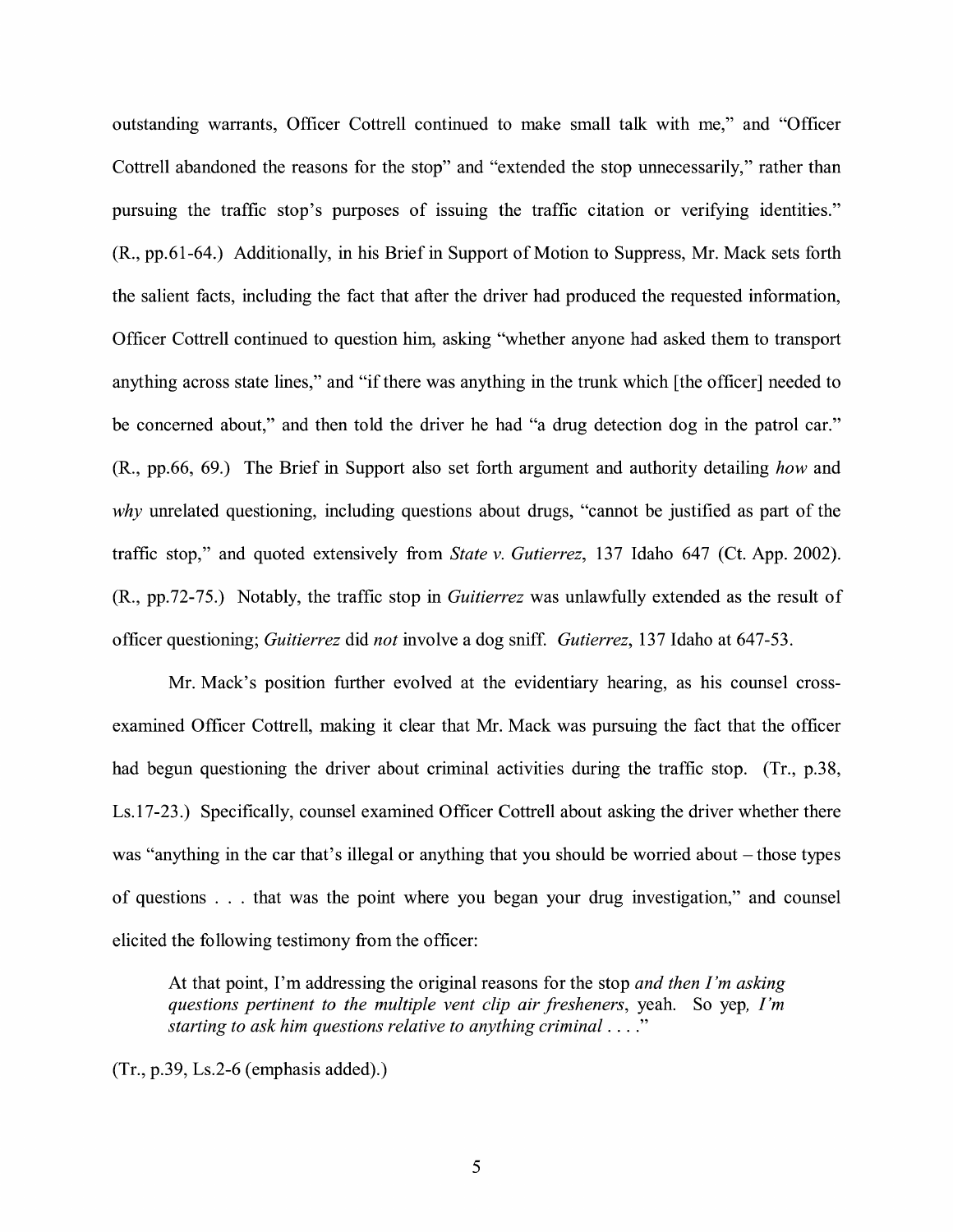Finally, given the above, it is clear that Mr. Mack's appellate argument fits squarely within the recent holdings of the Idaho Supreme Court regarding issue preservation: "so long as a substantive issue is properly preserved, a party's appellate argument may evolve on appeal,"

*State v. Hoskins,* 165 Idaho 217, 223 (2019) (citing *Ada County Hwy. Dist. v. Brooke View, Inc.,* 

162 Idaho 13 8, 142 n.2 (2017) ); and "both the issue *and* the party's position on the issue must be

raised before the trial court," *State v. Gonzalez,* 165 Idaho 95, 99 (2019) (citing *Brooke View,* 

162 Idaho at 142 n.2). The Supreme Court distilled the salient points of *Brooke View* as follows:

The case involved a takings claim after the Highway District used eminent domain to install a drainage ditch and walkway on Brook View's<sup>1</sup> property. Brook View first contested the amount paid in just compensation, but the litigation shifted its focus to separate damages when the Highway District's construction destroyed portions of a decorative dividing wall. After repeatedly rejecting the Highway District's argument that the damage should not be considered as part of the just-compensation calculus, the district court held that the damage was part of the takings claim. On appeal, the Highway District maintained its position, but supplemented its argument with citation to two relevant Idaho statutes dealing with the interpretation of the just-compensation statute. *This Court rejected Brook View's argument that this additional authority represented an unpreserved issue on appeal.* We held that the Highway District *could fine-tune its argument because the issue was properly raised below and its position on that issue had not changed.* 

*Hoskins,* 165 Idaho at 224 (emphasis added).

Like in *Booke View*, the substantive issue raised on appeal in Mr. Mack's case is the same as the substantive issue he raised in the district court: Did Officer Cottrell's "seizure" violate Mr. Mack's Fourth Amendment rights by unlawfully exceeding the limited scope *and duration*  justified by the traffic stop's original purpose, without independent reasonable suspicion? (R., pp.59-67; Appellant's Brief, pp.9-14.) Likewise, Mr. Mack's position on that issue below, was the same as his position on appeal: that Officer Cottrell unlawfully extended the duration of

<sup>&</sup>lt;sup>1</sup> The Respondent, "Brooke View, Inc.," is referenced as "Brook View" throughout the Court's opinion.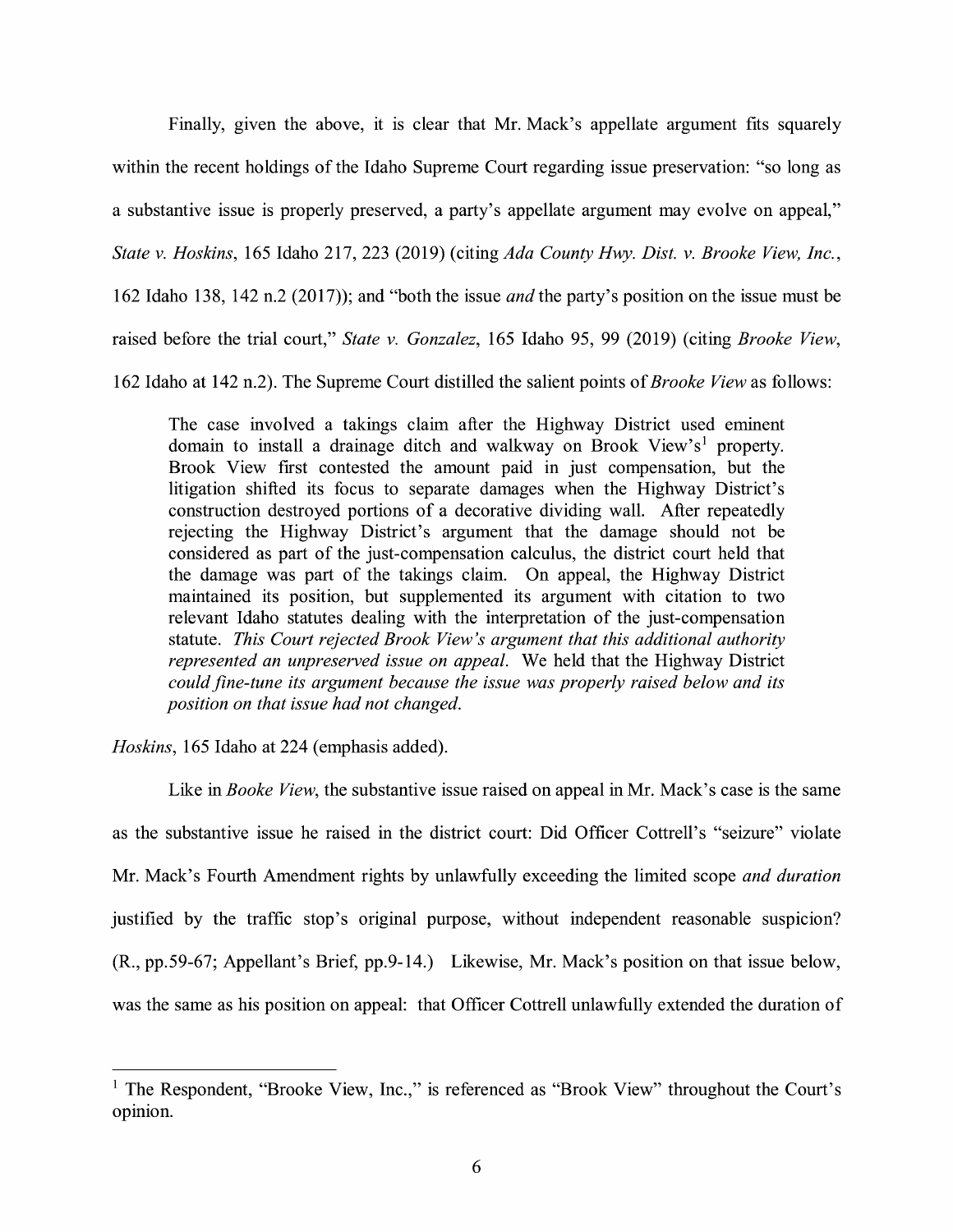the traffic stop by deviating from his traffic mission to question the driver about carrying contraband, specifically about drugs, without having reasonable suspicion of criminal activity. (R., pp.59-67; Tr., p.39, Ls.2-19; Appellant's Brief, pp.9-14.)

Thus, just as in *Brooke View,* Mr. Mack's unlawful extension argument had permissibly "evolved" during the litigation and on appeal, but the substantive issue, and Mr. Mack's position on it, remain unchanged. Regardless of how the State chose to brief the issue below, or how the district court chose to frame the question in its written decision, the issue and Mr. Mack's position on it were presented in the district court, and his argument is properly before this Court for review, in accordance with the controlling precedent. *Gonzalez,* 165 Idaho at 99. The State's preservation argument fails and should be rejected.

#### B. The District Court Erred In Failing To Find That The Officer Prolonged The Traffic Stop By Questioning The Driver About Transporting Contraband

The State goes on to argue that the officer's questioning about possible drugs or contraband was nonetheless permissible as part of the traffic stop; the original purpose of the traffic stop was for following too closely and a possible window-tint infraction. (Respondent's Br., pp.11-14.) The State bases its argument, in part, on the Court of Appeals' statement in *State v. Still,* 166 Idaho 351, \_, 458 P.3d 220, 225 (2019), that *Rodriquez* "does not prohibit all conduct that in any way slows the officer from completing the stop as fast as humanly possible." (Respondent's Br., p.14.) The State's reliance on *Still* is woefully misplaced. First, the quoted sentence from *Still* is taken directly from the Eleventh Circuit's decision in *United States v. Campbell,* 912 F.3d 1340, 1353 (11th Cir. 2019). *See Still,* 458 P.3d at 225 n.2. However, as made clear by the next sentence in *Campbell, Rodriguez does* prohibit an officer from slowing the stop's completion in order "to investigate other crimes." 912 F.3d at 1353. In context, the *Campbell* statement reads: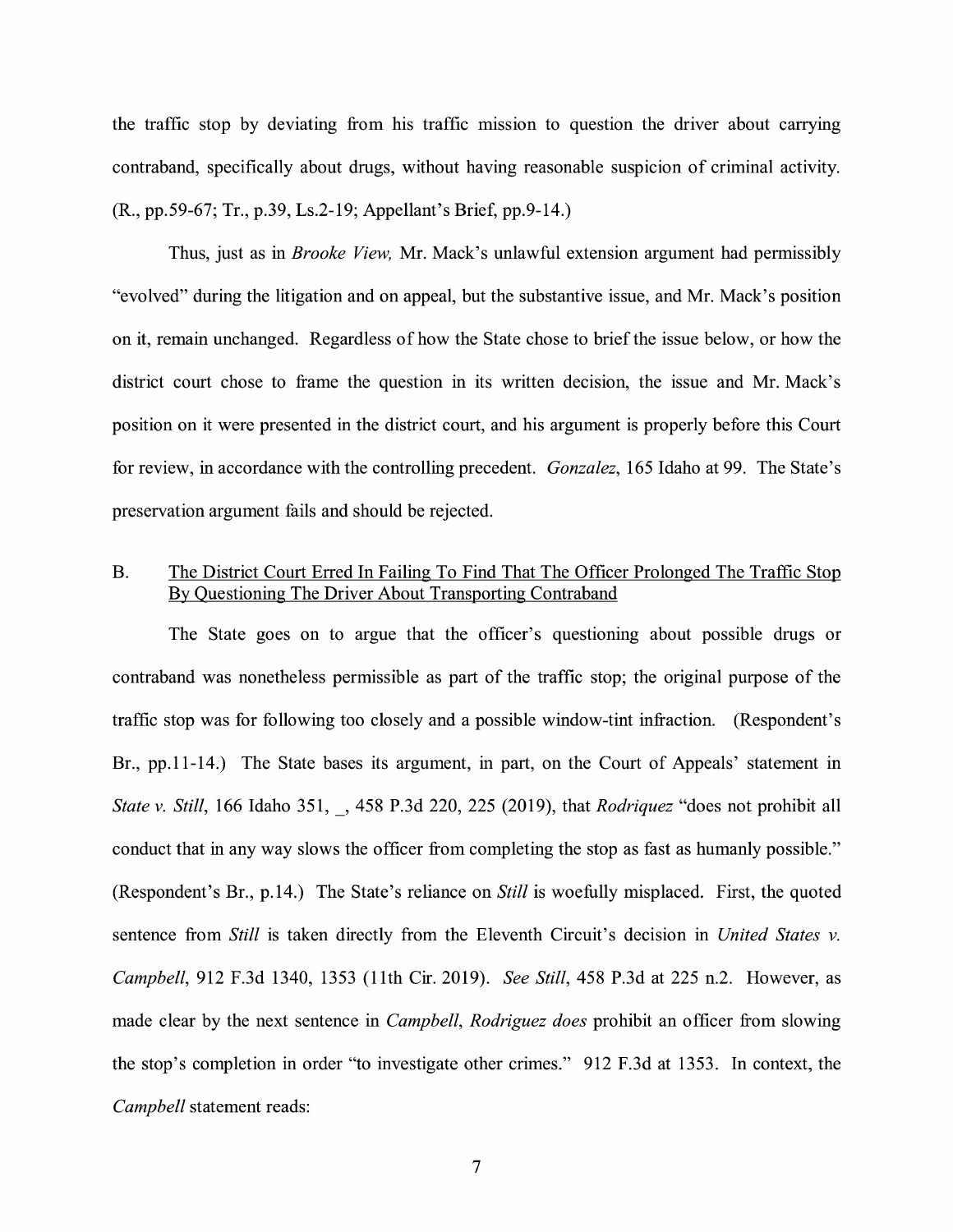[Campbell] suggests, for example, that the officer unlawfully prolonged the stop by taking a few seconds to retrieve his coat or by looking Campbell in the eye while they conversed rather than exclusively focusing on writing the ticket. But *Rodriguez* does not prohibit all conduct that in anyway slow the officer from completing the stop as fast as humanly possible. It prohibits prolonging a stop *to investigate other crimes.* 

#### *Id.* at 1353 (emphasis original to the *Campbell).)*

The *Campbell* Court also made the point that even where an officer is generally diligent, "diligence does not provide an officer with cover to slip in a few unrelated questions." 912 F.3d at 1352-53. The Court went on to conclude that the officer had asked unrelated questions about contraband and drugs, and that this questioning violated the defendant's Fourth Amendment rights. *Campbell,* at 1353.

Even in *Still,* the Idaho Court of Appeals appears recognize that, absent an independent justification, investigations into other crimes are expressly prohibited under *Rodriguez.* 458 P.3d at 225. As set forth in the Appellant's Brief, the officer in Mr. Mack's case had plainly detoured from his traffic mission when he took about twenty-seven seconds to question the driver about the contents of the Lexus, specifically asking whether there was "anything in the vehicle I should be concerned about?" and, aside from the vehicle itself, whether "anyone has asked you to drive anything across state lines?" whether there was "anything in the trunk that I should be concerned about?" and "any reason that you can think of that the dog would alert  $-$  any drugs in the vehicle?" (Ex., at 8:25-9:07.) (Appellant's Brief, pp.2-3, 12-13.) Thus, under the controlling precedent of *Rodriguez,* and even under *Still,* the officer's questioning about other crimes cannot be justified as part of an investigation of the traffic violations for which the car was originally stopped (following too closely and a possible window-tint violation), and, in the absence of other independent reasonable suspicion, violated Mr. Mack's Fourth Amendment rights.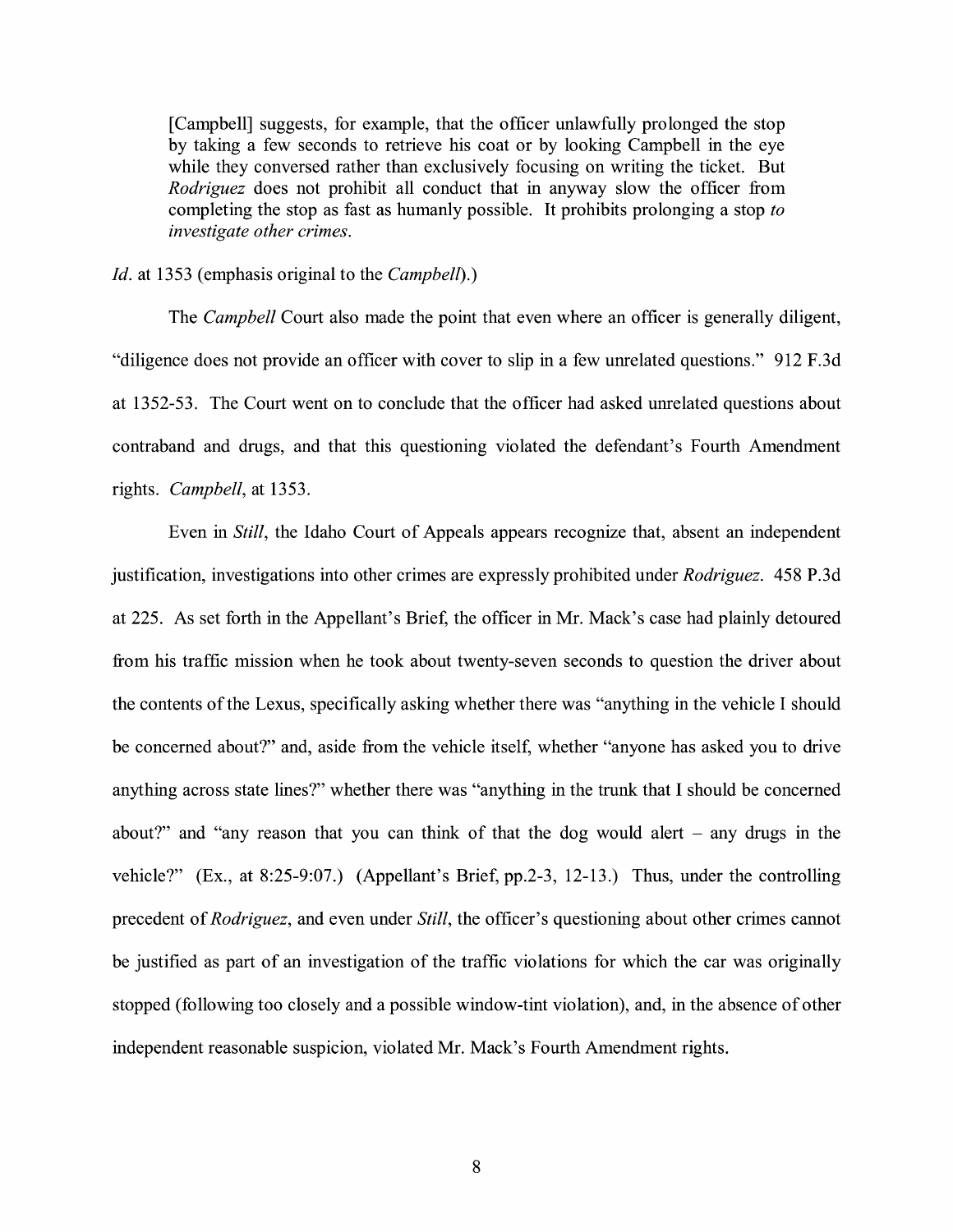As to the State's argument that the officer must completely "abandon"<sup>2</sup> his traffic mission before an unlawful prolonging may be found, and that "brief questions" about other crimes are permissible and do not rise to the level of a Fourth Amendment violation (Respondent's Br., p.14), such argument is manifestly wrong and contradicts *Rodriguez,* and finds no support in *Linze.*<sup>3</sup> In *Rodriguez*, the United States Supreme Court rejected the "overall reasonableness" standard that the State seems to promote. In *Rodriguez,* the government had argued, unsuccessfully, that it was acceptable under the Fourth Amendment for an officer to "incrementally prolong the stop" for unrelated inquiries, "so long as the officer is reasonably diligent and *the overall duration of the stop remains reasonable"* and the officer "completes all traffic-related tasks expeditiously." *Rodriguez*, 575 U.S. at 357 (emphasis added). The *Rodriguez* Court explicitly rejected this argument, noting that the government's position would effectively allow "bonus time to pursue an unrelated criminal investigation." *Id.* The Court held that if an officer makes unrelated inquiries in a way that "measurably extend" or "'prolongs' –

<sup>2</sup>As set forth in his Appellant's Brief, page 12, note 5, *Rodriguez* does not require an "abandonment" of the traffic stop in order to find a Fourth Amendment violation. Rather, *Rodriguez* recognizes that an officer may conduct inquiries during an otherwise lawful traffic stop, but a Fourth Amendment violation occurs if, in doing so, the officer '"prolongs' - *i.e.,* adds time to-'the stop."' 575 U.S. at 349.

<sup>&</sup>lt;sup>3</sup> To the extent that the Court of Appeals decisions in *State v. Still*, 166 Idaho 351, 458 P.3d 220, 225 (2019), and *State v. McGraw,* 163 Idaho 736, 741 (Ct. App. 2018), purport to stand for the proposition now argued by the State *(see* Respondent's Br., p.9), *Still* and *McGraw* are manifestly wrong and should be rejected by the Idaho Supreme Court. It has long been held that an individual "may not be detained even momentary without reasonable objective grounds," *Florida v. Royer,* 460 U.S. 491, 498 (1983), and in *Rodriguez,* the Court held that even *de minimis* extensions of a traffic stop, which some courts had previously found acceptable under the Fourth Amendment's "general reasonableness" standard, violate the Fourth Amendment. 575 U.S. at 349. The Court of Appeals' insistence in *Still* and *McGraw* that counting "pauses" during the traffic stop is "inimical to the Fourth Amendment reasonableness requirement" is contrary to the clear, controlling precedent, and should be rejected by the Idaho Supreme Court.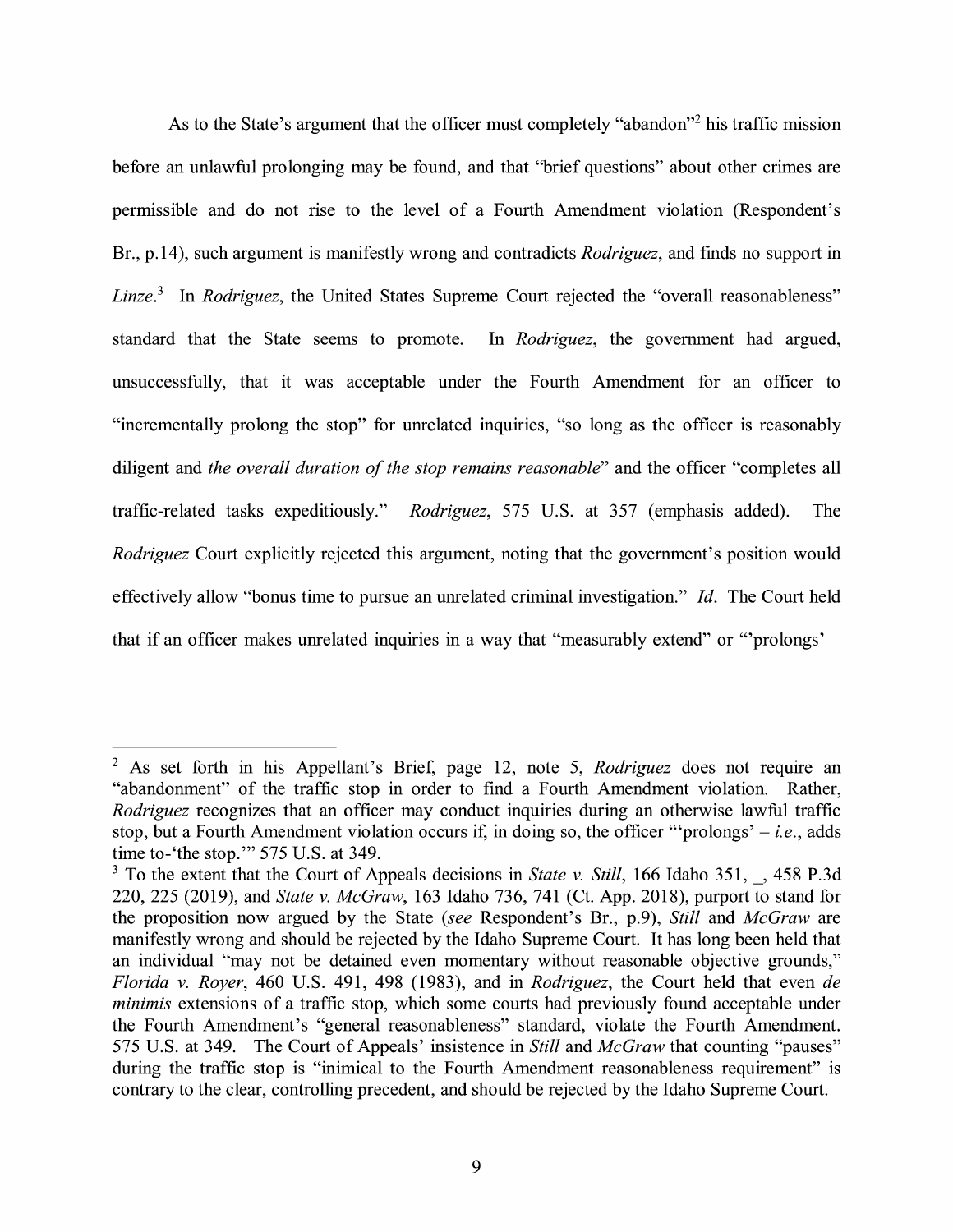*i.e.*, adds time to – 'the stop,'" the officer violates the Fourth Amendment. *Id.* 575 U.S. at 355, 356.

Likewise, the *Rodriguez* Court rejected the Eighth Circuit's *de minimis* standard, under which minor extensions of seizures had been tolerated by some courts as "reasonable" under the Fourth Amendment. *Id.* The Supreme Court made clear that the length of the extension is immaterial, and that unless the unrelated inquiries do not measurably prolong, *i.e.,* add time to, the stop, the inquiries violate the defendant's Fourth Amendment rights. *Id.* 575 U.S. at 357, 359.

As argued in the Appellant's Brief, the information available to Officer Cottrell when he extended the stop to question the driver about the transportation of drugs or other contraband, was insufficient as a matter of law to provide reasonable suspicion of criminal activity to justify the prolonging. (Appellant's Brief, pp.18-24.)

## C. The State's Remaining Arguments Are Unremarkable And Mr. Mack Refers This Court To His Appellant's Brief As His Arguments In Reply

The State's remaining arguments are unremarkable and Mr. Mack respectfully refers this court to his Appellant's Brief as his arguments in reply.